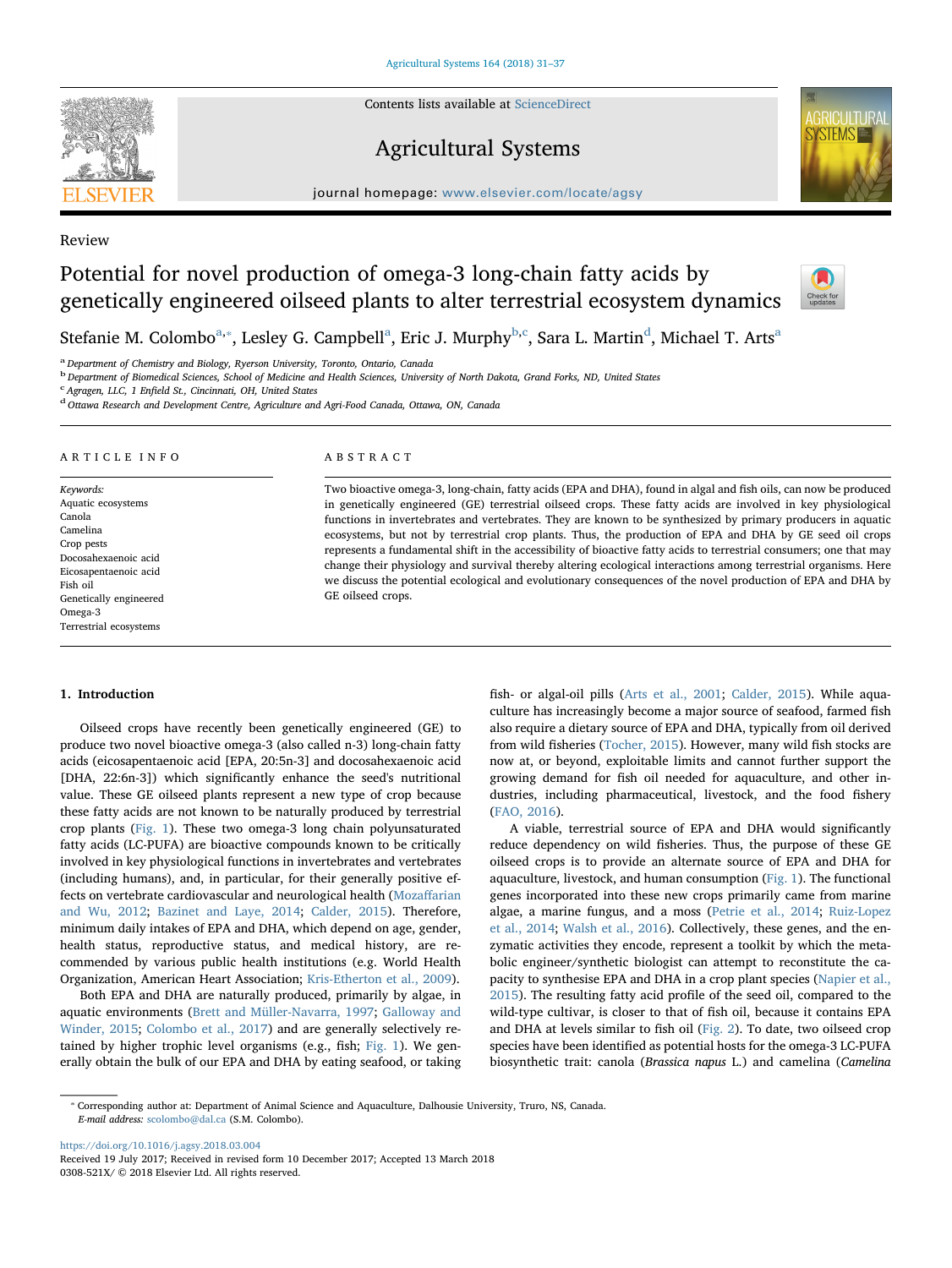<span id="page-1-0"></span>

Fig. 1. The production and transfer of EPA + DHA in aquatic, terrestrial, and agro-ecosystems. These compounds are not naturally synthesized by primary producers in terrestrial or agro-ecosystems; however, genetically engineered oilseed crops have been designed to produce EPA + DHA at levels similar to that in fish oil. The transgenes originated mainly from marine algae, as well as a species of fungus and a moss. As the production of EPA + DHA by terrestrial plants is novel, transfer and retention of these compounds within agro- and terrestrial food webs may lead to potential downstream effects that are not yet fully understood. Blue lines (-) and blue text indicate the natural production and transfers of EPA + DHA, while solid red lines (-) and red text indicate the intended production, transfers and use of EPA + DHA via GE crops. Dashed red lines (- ) indicate unintended transfers of EPA + DHA as a result of production via GE crops. (For interpretation of the references to color in this figure legend, the reader is referred to the web version of this article.)

<span id="page-1-1"></span>

Fig. 2. Comparison of fatty acid composition in different sources of n-3 LC-PUFAs. The major fatty acids present in either camelina oil [\(Hixson, 2014](#page-5-11)), modified camelina oil ([Ruiz-Lopez et al., 2014](#page-6-3)), and bulk fish oil (herring; [Hixson, 2014](#page-5-11)) are presented. Note: The unmodified camelina oil is devoid of EPA and DHA.

sativa). Transgenic lines of both camelina and canola have been developed, and this has enabled the production of up to 30% EPA + DHA of total fatty acids ([Napier et al., 2015](#page-6-5)), or 12% DHA only in camelina ([Petrie et al., 2014\)](#page-6-2), and 4% EPA + DHA in canola [\(Walsh et al., 2016](#page-6-4)). This research has been made publicly available by two groups, Rothamsted Research (United Kingdom) and The Commonwealth Scientific and Industrial Research Organisation (CSIRO in Australia). To our knowledge, only transgenic camelina has been tested in outdoor field trials in the UK ([Usher et al., 2015, 2017\)](#page-6-6). There has also been commercial development in transgenic canola by international agricultural corporations which have patents on the technology, such as Cargill and BASF ([Einstin-Curtis, 2016\)](#page-5-8), Dow Agrosciences and DSM Nutritional Products ([Walsh et al., 2016](#page-6-4)), and Nuseed ([Moore, 2014](#page-6-7)). However, information on field trial testing or updates on commercialization by these corporations has not been widely publicized ([ISAAA, 2017\)](#page-5-9).

While there are some examples of crops with nutritionally improved traits intended to provide health benefits for consumers and animals, for the most part, these enhancements are the result of conventional plant breeding and selection [\(Newell-McGloughlin, 2008\)](#page-6-8). There are also examples of GE crops that feature enhanced nutrient profiles (e.g., golden rice). However, the majority of these crops have not yet reached full-scale commercialized production ([Newell-McGloughlin, 2008](#page-6-8)). Importantly, such traits are not entirely novel as the same nutrients are found in other terrestrial crops. In contrast, EPA and DHA, which are common fatty acids in aquatic ecosystems, are not known to be produced by terrestrial crops [\(Hixson et al., 2015](#page-5-10); [Twining et al., 2016a](#page-6-9)). In fact, EPA and DHA are the main drivers of the difference in fatty acid content observed between aquatic and terrestrial primary producers ([Fig. 3a](#page-2-0)), and all organisms [\(Fig. 3b](#page-2-0)).

The proposed introduction of greater levels of EPA and DHA to terrestrial ecosystems would be unique because these highly bioactive fatty acids could then be consumed and metabolized, for the first time, by animals in the agro-ecosystem. This warrants careful regulatory consideration of these new GE-oilseed crops as they are not equivalent to other GE crops. Here we discuss the potential consequences of widescale production of novel terrestrial crop-plant sources of EPA and DHA, which have the capacity to alter the natural production, distribution, and accessibility of n-3 LC-PUFA in regions where these crops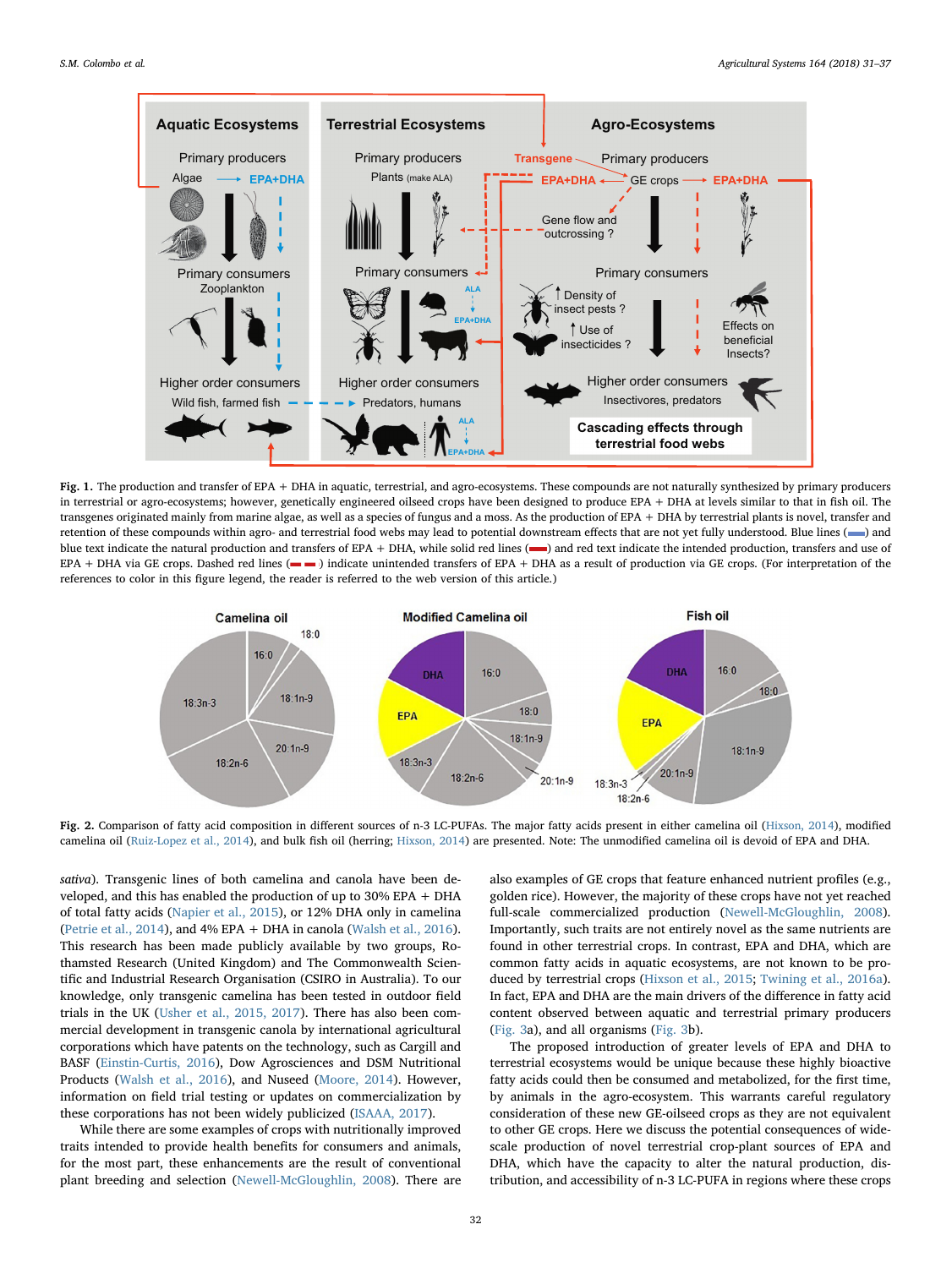<span id="page-2-0"></span>

Fig. 3. A visual representation (principle coordinates ordination plot) of the fatty acid profiles from a) primary producers or b) plants and animals, in either aquatic (marine and freshwater) or terrestrial ecosystems, as well as camelina seed oil and genetically engineered camelina seed oil. The separation in the plot indicates a fundamental difference in fatty acid content between aquatic and terrestrial organisms, and with traditional and transgenic camelina. This division is mainly driven by the n-3 LC-PUFA (EPA and DHA) in aquatic organisms, which are not prevalent in the terrestrial environment, while LNA and ALA are abundant in terrestrial organisms.

Adapted from [Hixson et al., 2015](#page-5-10); [Colombo et al.,](#page-5-5) [2017](#page-5-5).

are planted ([Fig. 1\)](#page-1-0).

## 2. Potential effects on terrestrial insects

Dietary EPA and DHA are well known to stimulate growth and reproduction in aquatic invertebrates [\(Wacker et al., 2002](#page-6-10); [Arendt et al.,](#page-5-12) [2005;](#page-5-12) [Müller-Navarra, 2006](#page-6-11); [Parrish, 2009\)](#page-6-12). Thus, these two fatty acids are often used as a proxy for health, reproductive success, and survival in aquatic organisms [\(Müller-Navarra et al., 2000;](#page-6-13) [Brett et al., 2009](#page-5-13)). However, terrestrial herbivorous insects are not normally exposed to widespread dietary sources of EPA and DHA. Because of this, we do not have a clear understanding of the roles that dietary EPA and DHA may have on the physiology (including growth and reproduction), behavior, and ecology (i.e. survival and fitness) of terrestrial invertebrates and their consumers ([Fig. 1](#page-1-0)).

Terrestrial insects, characteristically contain no, or only trace, quantities of EPA or DHA [\(Stanley-Samuelson et al., 1988\)](#page-6-14). This is likely largely due to the fact that most herbivorous terrestrial insects, especially crop pests, consume terrestrial plants that do not contain EPA and DHA. Therefore, terrestrial insects, except those that have an aquatic larval stage (e.g. chironomids, mayflies, stoneflies, and dragonflies; [Sushchik et al., 2016](#page-6-15)), typically neither consume nor contain significant (i.e., more than 1% of total fatty acids) amounts of EPA and/ or DHA. Controlled laboratory experiments have shown that insects conservatively retain fatty acids provided in their diets [\(Dreassi et al.,](#page-5-14) [2017;](#page-5-14) Starčević [et al., 2017](#page-6-16); also reviewed by [Stanley-Samuelson et al.,](#page-6-14) [1988](#page-6-14) and [Canavoso et al., 2001](#page-5-15)), including EPA and DHA ([Hixson et al.,](#page-5-16)

[2016;](#page-5-16) [Huangfu et al., 2013](#page-5-17); [Shen et al., 2010;](#page-6-17) [St-Hilaire et al., 2007\)](#page-6-18). A new terrestrial commercial source of EPA and DHA would make these bioactive fatty acids broadly available for incorporation into terrestrial herbivorous insects in regions where these crops are grown.

An assessment of the potential ecological consequences that EPA and DHA may have on terrestrial insects and their consumers has not, to our knowledge, been completed prior to field trial testing [\(DEFRA,](#page-5-18) [2016\)](#page-5-18). Because these GE crops produce novel bioactive compounds that can be stored and utilized by various animals, they are not equivalent to commercial GE crops, and warrant, for regulatory purposes, specific testing of their potential ecological effects. Since many terrestrial insects rarely, if ever, consume EPA and DHA, it is unclear, from a biochemical perspective, how they will process these fatty acids. Will they be simply catabolized or will they be incorporated into tissues or metabolized into other, possibly bioactive, lipids not normally found in these insects? Alternatively, if the same effects of EPA and DHA occur in terrestrial invertebrates as are observed in aquatic invertebrates, then the growth rate, reproductive success, and/or survival of crop pests may increase. Insect crop pests with enhanced rates of growth, reproduction, and/or survivorship would negatively impact crop production and which could also lead to an increased use of insecticides (see [Fig. 1](#page-1-0)). We conclude that relatively widespread introduction and persistence of EPA and DHA in the agricultural environment is novel and potentially significant and requires careful consideration of its effects on the ecology of terrestrial animals, especially those that participate in agricultural food webs.

To the best of our knowledge, there has only been one study that has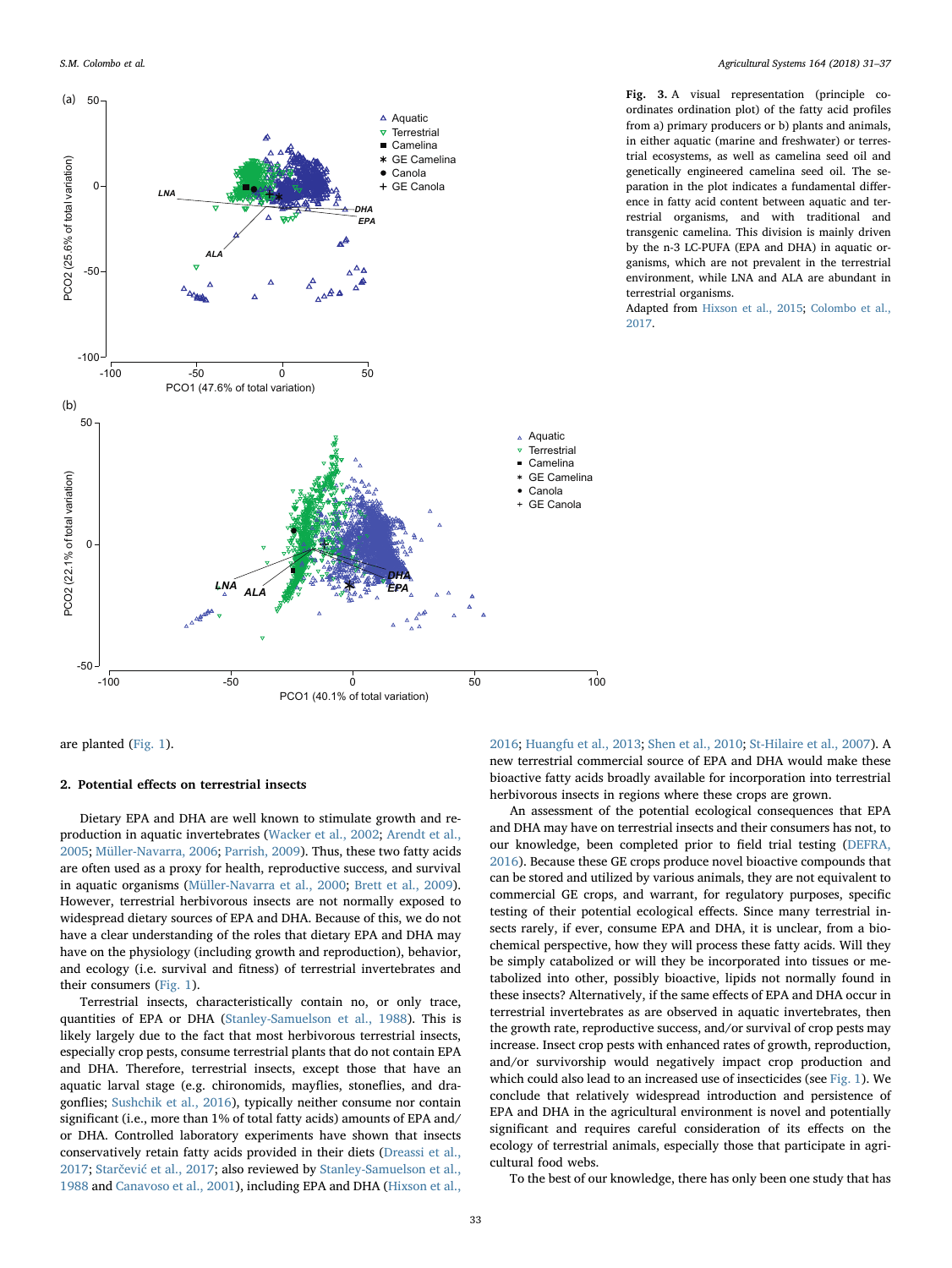<span id="page-3-0"></span>

Fig. 4. Example of cabbage butterflies (pinned to insect boards) fed experimental diets (containing EPA and DHA) 48 h after emergence. The cabbage butterflies were fed experimental diets from hatch to pupation. Butterflies that were fed a diet containing EPA and DHA showed wing deformities after emergence (left panel), compared with butterflies fed a control diet (without EPA and DHA) emerged with intact wings (right panel). The incidence of deformities significantly correlated with the level of EPA and DHA in the diets [\(Hixson et al., 2016](#page-5-16)).

investigated the effects of dietary EPA and DHA on a terrestrial crop pest ([Hixson et al., 2016](#page-5-16)). In that study, canola oil was replaced with pure algal EPA and DHA in artificial diets fed to a common canola pest, the cabbage white butterfly (Pieris rapae). The graded additions of EPA and DHA, up to a maximum that mimicked the amount found in GE camelina, resulted in progressively heavier adults, with smaller wings and a higher frequency of wing deformities, i.e., wilted, folded, underdeveloped, and non-functioning wings [\(Fig. 4](#page-3-0)), and had higher EPA and DHA contents (as a function of diet) in their total body tissue. EPA and DHA were supplied in purified free fatty acid forms, rather than in an esterified form. In GE camelina and canola, EPA and DHA occur in an esterified form in triacylglycerols, diacylglycerols, and phospholipids. However, feeding free EPA and DHA to insects likely mimics what happens in their guts. This is because, upon ingestion of a meal, esterified fatty acids in the food of insects are broken down into the unesterified forms (i.e., free fatty acids) by lipases and which are then, by various mechanisms, transported across the gut wall ([Canavoso et al.,](#page-5-15) [2001\)](#page-5-15). Although wing deformities in crop pests, may be desirable from the perspective of controlling pest populations, the results highlight the possibility that feeding EPA and/or DHA to terrestrial insects may produce unanticipated effects. The aforementioned experiment tested artificial diets in single insect pest in a controlled laboratory setting. We encourage further testing using additional insect species, preferably rearing the insects on live GE crops, to more fully understand the impacts of these fatty acids on herbivorous insects in general, and also on the consumers of these insects.

The feeding habits of different insect species will influence their exposure to EPA and DHA. Granivorous insects would have the most exposure to these novel bioactive compounds, as several pests of oilseed crops, e.g., cabbage seedpod weevil, Ceutorhynchus obstrictis, actively and directly consume seeds ([Brodeur et al., 2001\)](#page-5-19). Indiscriminate feeders consume both vegetative tissues and seeds, e.g., bertha armyworm, Mamestra configurata ([Mason et al., 1998](#page-6-19)), and diamondback moth, Plutella xylostella ([Talekar and Shelton, 1993\)](#page-6-20). Even those feeding on the vegetative tissue alone (e.g., cabbage white butterfly), may still have some minimal level of exposure to EPA and DHA. Therefore, we note that even if the transgene is expressed only in the seed as intended, economically-significant pests would ingest EPA and DHA directly when consuming the seeds of these GE crops.

Lipids, including fatty acids, are essential at all stages of insect development [\(Stanley-Samuelson et al., 1988](#page-6-14); [Stanley and Nelson, 1993](#page-6-21); [Canavoso et al., 2001](#page-5-15)). Fatty acids also supply energy for important functions in insects, such as flight [\(Manning et al., 2010](#page-6-22)) and they contribute to cognition [\(Arien et al., 2015](#page-5-20)). While terrestrial insects do not have a known dietary requirement for EPA and DHA, they do have an essential requirement for the precursor 18‑carbon, n-3, fatty acid (18:3n-3, alpha-linolenic acid; ALA), in order to maintain their health, growth, and survival [\(Stanley-Samuelson et al., 1988](#page-6-14); [Canavoso et al.,](#page-5-15)

[2001\)](#page-5-15). In addition, a recent study tested the effect of dietary ALA deficiency on olfactory and tactile associative learning in the honey bee ([Arien et al., 2015](#page-5-20)). Honey bees fed ALA-deficient diets had greatly reduced learning abilities in conditioning experiments, demonstrating the potential for a detrimental effect on cognitive performance of a terrestrial insect due to a specific n-3 deficiency [\(Arien et al., 2015\)](#page-5-20). In this respect, it is interesting to note that the addition of EPA and DHA in the lipid profile of modified camelina proportionally reduces, by at least half (depending on the transgenic line), the ALA content of seed oil relative to the non-EPA + DHA seed oil [\(Fig. 2](#page-1-1); [Ruiz-Lopez et al., 2014](#page-6-3); [Walsh et al., 2016;](#page-6-4) [Napier et al., 2015\)](#page-6-5). It is not known if reduced levels of ALA in the crop could lead to a nutritional deficiency with respect to this fatty acid, nor is it known if EPA and DHA can functionally replace ALA in terrestrial invertebrates.

The impact that EPA and DHA may have on the biology of terrestrial invertebrates is poorly understood. This is especially important if these two fatty acids become incorporated into tissues and utilized for specialized functions, such as learning behavior or flight. For example, dietary EPA and DHA appear to have negative consequences on adult metamorphosis and wing development in the cabbage white butterfly ([Hixson et al., 2016](#page-5-16)). In other moth species, an ALA deficiency results in failure of normal adult emergence and wing development [\(Dadd, 1983](#page-5-21); [Stanley-Samuelson and Dadd, 1984](#page-6-23); [Dadd, 1985](#page-5-22)). Thus, there may be general, but not yet fully understood, relationships between n-3 fatty acids and wing morphology in insects ([Manning et al., 2010](#page-6-22)). Further, Drosophila melanogaster fed diets containing DHA absorbed and incorporated the dietary DHA; however, the control group did not contain DHA in any tissue [\(Shen et al., 2010\)](#page-6-17). In another study, Drosophila fed diets supplemented with DHA-rich microalgae showed extended lifespans and showed fewer signs of age-related decline of locomotor function ([Huangfu et al., 2013\)](#page-5-17). The grasshopper (Ruspolia differens) fed artificial diets containing EPA + DHA showed a higher growth rate and larger body size than grasshoppers fed other experimental diets without  $EPA + DHA$ , suggesting that these fatty acids are proponents of growth and development in this species [\(Lehtovaara et al., 2017\)](#page-5-23).

The effects of dietary EPA and DHA on terrestrial insects appears to be variable and merits further investigation. In addition, based on the results of [Hixson et al. \(2016\),](#page-5-16) and the general lack of information on the physiological effects of dietary EPA and DHA on terrestrial insects, we recommend that broader environmental safety and risk evaluations should be part of the critical assessment process required by global and national regulatory bodies (e.g., Canada Food Inspection Agency, Food and Drug Administration- US, European Union Food Safety Authority, Codex Alimentarius, Food and Agriculture Organization of the United Nations, etc.)

#### 3. Outcrossing and crop gene flow

Crop-derived alleles can persist indefinitely in crops and/or in weed populations that are sexually compatible with these crops [\(Snow et al.,](#page-6-24) [2010;](#page-6-24) [Campbell et al., 2016\)](#page-5-24). Through gene flow from crops to wild relatives ([Ellstrand, 2003\)](#page-5-25) crop-derived genes can unintentionally escape cultivation and provide wild relatives with a greater capacity to respond to selection, especially if the gene confers traits that improve reproduction and survival ([Stewart et al., 2002;](#page-6-25) [Liu et al., 2013](#page-5-26)); for example, red rice wild-crop hybrids have higher ability to invade the agricultural environment [\(Sudianto et al., 2013](#page-6-26)). The short- and longterm persistence of feral populations of Brassica species is particularly well documented ([Crawley and Brown, 1995](#page-5-27); [Pessel et al., 2001](#page-6-27); [Lutman et al., 2003](#page-5-28); [Heenan et al., 2004](#page-5-29); [Simard et al., 2006](#page-6-28); [Francis](#page-5-30) [and Warwick, 2009](#page-5-30)), including the persistence of transgenic feral B. rapa [\(Warwick et al., 2007\)](#page-6-29), suggesting that this is a likely route of escape for any transgenes. Because pollen and seeds disperse so easily, it is nearly impossible to prevent gene flow between sexually-compatible species when they grow in proximity, making reproductive confinement impractical [\(NRC, 2004\)](#page-6-30). Thus, the spatial and temporal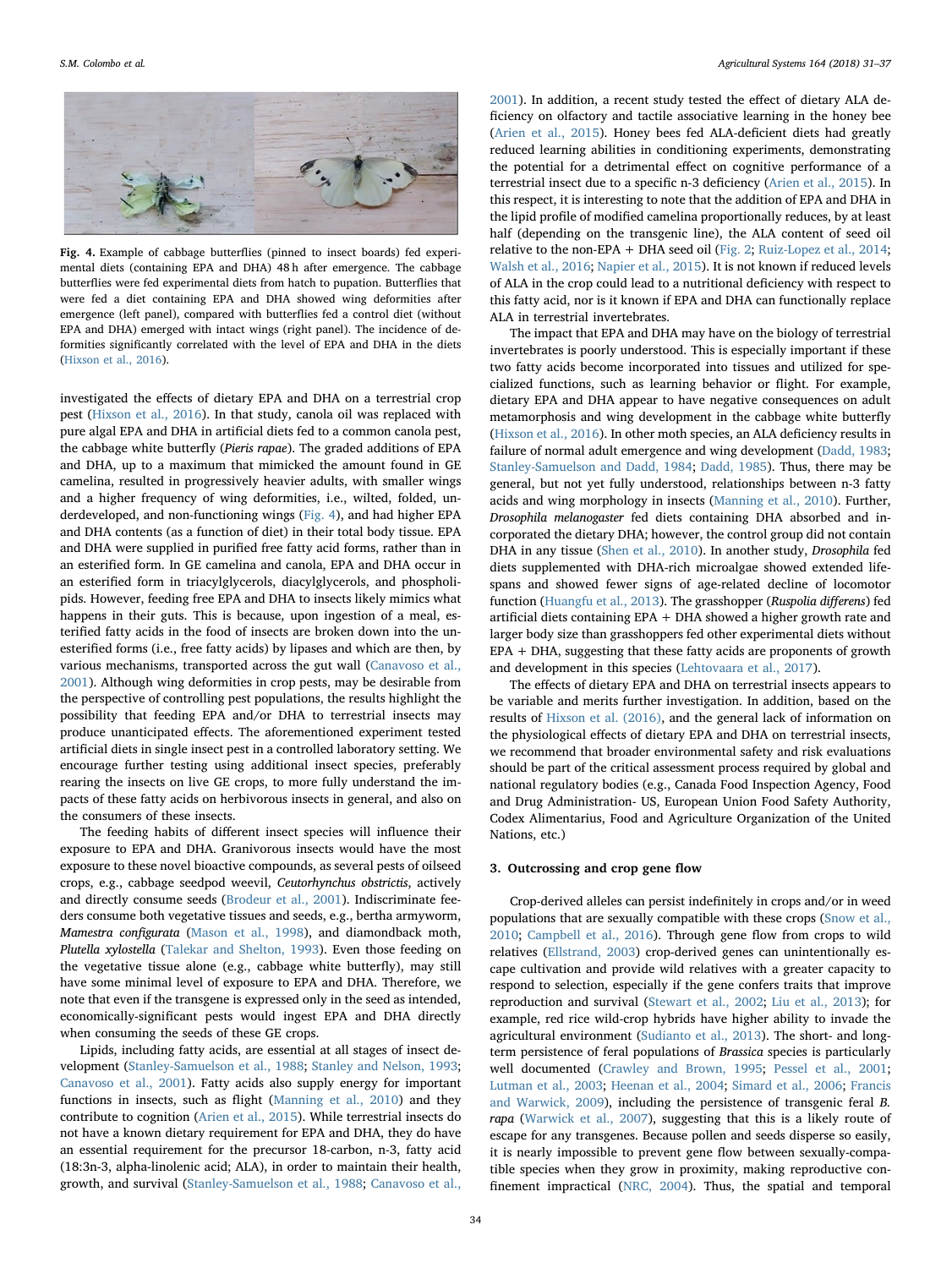dispersal and persistence of EPA and DHA in the terrestrial environment could have biochemical, ecological, and evolutionary effects that may be irreversible.

Expression of the constructs in modified plants resulted in no change in the germination, development or stature of camelina under laboratory conditions ([Ruiz-Lopez et al., 2014](#page-6-3)). For camelina, the most likely recipient of transgenes via gene flow is Camelina microcarpa Andrz. ex DC., a cosmopolitan weedy species that occurs in environments where camelina is likely to be cultivated that is nearly fully interfertile with camelina [\(Francis and Warwick, 2009](#page-5-30); [Al-Shehbaz and](#page-5-31) [Beilstein, 2010](#page-5-31); [Martin et al., 2016\)](#page-6-31) ([Séguin-Swartz et al., 2013](#page-6-32)). Other species from within the Camelineae tribe such as Capsella bursa-pastoris Medic. ([Ellstrand, 2003;](#page-5-25) [Julié-Galau et al., 2014](#page-5-32)) ([Martin et al., 2015](#page-6-33)), also have the potential, although much lower, for hybridization with camelina. However, the probability of genes dispersing into closely related species from camelina is reduced by a high capacity for selfpollination and a low outcrossing rate [\(Walsh et al., 2015\)](#page-6-34). Unwanted gene transfer is more likely in canola, particularly since the crop has already been widely established commercially, and adjacent fields exposed to the EPA and DHA variety are likely to incorporate these novel genes. For example, transgene persistence outside agricultural fields after commercialization of GE varieties of canola have been documented in Canada ([Knispel et al., 2008\)](#page-5-33), Australia [\(Busi and Powles,](#page-5-34) [2016\)](#page-5-34), and the US [\(Munier et al., 2012](#page-6-35)). In Europe, even though herbicide tolerant canola is not approved, it has been documented that spillage due to transportation has established roadside GE canola populations [\(Schoenenberger and D'Andrea, 2012;](#page-6-36) [Hecht et al., 2014](#page-5-35); [Schulze et al., 2014\)](#page-6-37).

Expression of the transgene can be controlled by a seed-specific promoter [\(Petrie et al., 2014](#page-6-2); [Ruiz-Lopez et al., 2014](#page-6-3); [Walsh et al.,](#page-6-4) [2016\)](#page-6-4). However, seed-specific promoters have occasionally been shown to be "leaky", thereby permitting off-target gene expression. This has, for example, been observed in pollen [\(Bandopadhyay et al., 2010](#page-5-36)), leaf, and root tissues ([Zakharov et al., 2004](#page-6-38); [Furtado et al., 2008\)](#page-5-37). It is also possible to transiently-express genes driven by seed-specific promoters in leaf tissue, with expression of DHA in both seed and leaf ([Petrie et al.,](#page-6-39) [2010\)](#page-6-39). However, a detailed description of the off-target gene expression, and subsequent EPA and DHA accumulation in non-seed tissue has, to our knowledge, yet to be published. Thus, further molecular and biochemical analyses may therefore be warranted as part of the risk assessment process required by regulators.

#### 4. Broad effects on the terrestrial food web

In aquatic ecosystems, EPA and DHA are transferred and selectively retained, as animals preferentially use other fatty acids (e.g., saturated fatty acids) for energy, before resorting to metabolizing the physiologically-valuable fatty acids ([Kainz et al., 2004;](#page-5-38) [Twining et al., 2016a](#page-6-9); [Colombo et al., 2017](#page-5-5)). EPA and DHA are known to play key roles in growth, reproduction, and cold tolerance, and, as a result, they are often selectively retained from prey to predator within a food web ([Kainz et al., 2004;](#page-5-38) [Twining et al., 2016a\)](#page-6-9). Furthermore, the fundamental difference in fatty acid abundance and distribution between aquatic and terrestrial ecosystems is now known to be driven mainly by EPA and DHA ([Hixson et al., 2015](#page-5-10); [Twining et al., 2016a](#page-6-9); [Colombo](#page-5-5) [et al., 2017](#page-5-5)). Thus, the large-scale, novel, introduction of these two highly bioactive fatty acids into the agro-ecosystem may have unintended, cascading, effects throughout terrestrial food webs, which could permanently change the growth, survivorship, and reproductive dynamics of terrestrial organisms. EPA and DHA are bioactive compounds that can be consumed, metabolized, stored and used for an array of functions in animals. As GE oilseed crops begin introducing EPA and DHA into the agroecosystem, transfer and hence retention of this unique capability within the terrestrial food web may be inevitable and irrevocable, leading to potential downstream effects that are, as yet, not fully understood.

Production of EPA and DHA by terrestrial crops has the potential to impact not only primary consumers (e.g., herbivorous insects, rodents, birds), but also their secondary (e.g., insectivorous birds, bats, and insects etc.), and tertiary consumers (e.g., foxes, predatory birds, etc.; see [Fig. 1](#page-1-0)). For example, in nestlings of insectivorous birds that were fed aquatic insects (i.e., mayflies), containing EPA and DHA, had higher growth rates than nestlings that were fed terrestrial insects (i.e., lepidopterans; [\(Dodson et al., 2016](#page-5-39)), and the former also demonstrated overall improved performance [\(Twining et al., 2016b](#page-6-40)). This reinforces the concept that fatty acid composition is an important dimension of terrestrial insectivore nutrition and health as well as the nutrition of food webs in which they participate. Further, the physiological effects of EPA and DHA in mammals are well known, having beneficial effects on cardiovascular health and neurological development. Small mammals (e.g., rodents, rabbits) that may consume the seeds directly could enjoy a competitive advantage in consuming these crops, in having a direct source of EPA and DHA in their diet.

Thus, if the same transfer and selective retention occurs in terrestrial food webs as it does in aquatic food webs, a new accessible dietary source of EPA and DHA could fundamentally alter the physiology and reproduction of terrestrial organisms, whether they normally consume aquatic resources or not.

## 5. Recommendations

The physiological and downstream ecological and potential evolutionary consequences of these new terrestrial sources of EPA and DHA are largely unknown and merit critical evaluation. First, to verify the efficiency of the seed promoter, assessments of the potential for EPA and DHA synthesis in other plant tissues (vegetative, flowers, nectar, and pollen) should be independently confirmed. Second, the potential for gene flow of these transgenes among crops or from the crop to sexually compatible wild relatives and the fitness consequences of this gene flow should be assessed to determine the risk that these crop-derived genes will escape cultivation. Third, experimental studies, where actual GE-plant tissues (in particular seeds, rather than artificial diets), are fed to different crop pest species (with different feeding habits) should be conducted in confined and controlled conditions. Ideally, food web studies should also be conducted in order to determine the potential for unanticipated ingestion and assimilation, and subsequent downstream consequences, of EPA and DHA from seed-crop plants to herbivores and, from there, to their higher trophic level consumers. This research would provide the rigorous scientific basis required to make evidence-based regulatory and policy decisions regarding the commercialization and unconfined release of GE-oilseed crops producing EPA and DHA in the terrestrial environment.

Full risk and scientific assessments of the suitability of these GEoilseed crops should be made, specifically including experimental trials. As transgenic crops that are non-equivalent and novel to the terrestrial ecosystem, risk assessments for both human health and the environment are needed, by national and international bodies (e.g., Codex Alimentarius, the Food and Agriculture Organization of the United Nations, and the World Health Organization). Consequently, independent, full molecular and biochemical characterization of these GE oil seed crops should be required and multi-level safety tests should be mandatory from a regulator perspective, to investigate the possible adverse effects and risks, particularly on terrestrial invertebrates and their consumers. Because they contain molecules that have been shown to be broadly bioactive (i.e., EPA and DHA), these GE-oilseed crops should not be classified as substantially equivalent to most commercial GE plants manufactured to date. Concerns within regulatory categories of risk assessments (i.e., hazard identification, exposure, adverse effects, risk characterization), as well as documented lack of substantial equivalence (production of novel bioactive compounds) and potential identified hazards (e.g., negative effects on terrestrial insects) warrant a diligent approach. Improvement to regulatory systems needs to address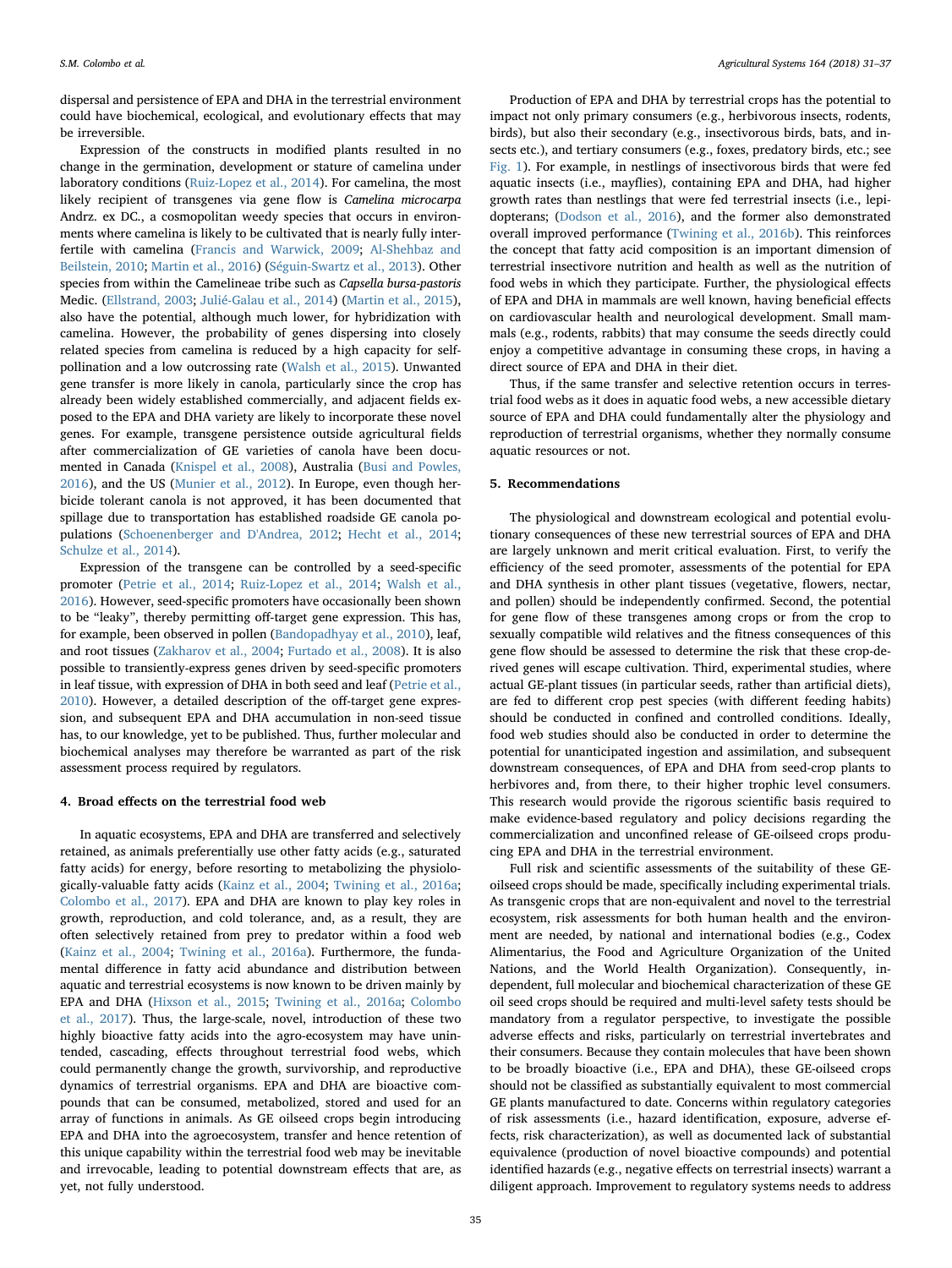the lack of well-designed GE crop monitoring frameworks ([Gaef et al.,](#page-5-40) [2012\)](#page-5-40), particularly with GE oilseed crops that are not, in a fundamental way, equivalent to other types of commercially-available GE crops.

#### 6. Conclusions

Novel, terrestrial primary production of EPA and DHA represents a major shift in the biochemistry of terrestrial ecosystems; a shift that should have positive effects on the aquaculture and livestock industries, and therefore on human nutrition. The potential benefits to human health and society, environmental sustainability, and economic stability are significant and are the key factors favoring commercialization of oilseed crops designed to produce EPA + DHA. At the same time, the novel introduction of EPA and DHA, through GE oilseeds, has the potential to cause unintended, and potentially irreversible, ecological and evolutionary consequences in terrestrial agro-ecosystems. Introducing EPA and DHA into terrestrial ecosystems may alter the physiology and ecology of land-based insect populations (and their consumers), both those considered to be crop pests, as well as those that are considered to be beneficial insects.

Once terrestrial crops begin producing EPA and DHA, transfer and hence retention of this unique capability within the terrestrial food web may be inevitable and irrevocable, leading to potential downstream effects that are, as yet, not understood. We suggest that further research on these GE-oilseed crops is needed prior to commercialization to understand the full scale of their potential effects on terrestrial organisms.

#### Statement of authorship

MTA was the lead principal investigator. SMC organized and wrote concepts as discussed by all authors. LGC, EJM, and SLM, contributed concepts as related to their expertise. All authors contributed to discussion, preparation and writing of the paper.

#### Acknowledgements

Funding for this work was provided by Ryerson University and by Natural Sciences and Engineering Research Council Discovery Grants (#04537-2014 to MTA and #402305-2011 to LGC). Please note that Stefanie M. Colombo was listed in previous publications (from 2010 to 2015) as Stefanie M. Hixson.

#### References

- <span id="page-5-31"></span>[Al-Shehbaz, I.A., Beilstein, M.A., 2010. Camelina. In: Flora of North America Editorial](http://refhub.elsevier.com/S0308-521X(17)30665-0/rf0005) [Committee \(Ed.\), Flora of North America. vol. 7. Oxford University Press, New York,](http://refhub.elsevier.com/S0308-521X(17)30665-0/rf0005) [pp. 451](http://refhub.elsevier.com/S0308-521X(17)30665-0/rf0005)–453.
- <span id="page-5-12"></span>[Arendt, K.E., Jonasdottir, S.H., Hansen, P.J., Gartner, S., 2005. E](http://refhub.elsevier.com/S0308-521X(17)30665-0/rf0010)ffects of dietary fatty [acids on the reproductive success of the calanoid copepod](http://refhub.elsevier.com/S0308-521X(17)30665-0/rf0010) Temora longicornis. Mar. [Biol. 146, 513](http://refhub.elsevier.com/S0308-521X(17)30665-0/rf0010)–530.
- <span id="page-5-20"></span>[Arien, Y., Dag, A., Sarchin, S., Masci, T., Sha](http://refhub.elsevier.com/S0308-521X(17)30665-0/rf0015)fir, S., 2015. Omega-3 deficiency impairs [honey bee learning. Proc. Natl. Acad. Sci. 112, 15761](http://refhub.elsevier.com/S0308-521X(17)30665-0/rf0015)–15766.
- <span id="page-5-6"></span>[Arts, M.T., Ackman, R.G., Holub, B.J., 2001.](http://refhub.elsevier.com/S0308-521X(17)30665-0/rf0020) 'Essential fatty acids' in aquatic ecosystems: [a crucial link between diet and human health and evolution. Can. J. Fish. Aquat. Sci.](http://refhub.elsevier.com/S0308-521X(17)30665-0/rf0020) [58, 122](http://refhub.elsevier.com/S0308-521X(17)30665-0/rf0020)–137.
- <span id="page-5-36"></span>[Bandopadhyay, R., Haque, I., Singh, D., Mukhopadyay, K., 2010. Levels and stability of](http://refhub.elsevier.com/S0308-521X(17)30665-0/rf0025) [expression of transgenes. In: Kole, C., Michler, C.H., Abbott, A.G., Hall, T.C. \(Eds.\),](http://refhub.elsevier.com/S0308-521X(17)30665-0/rf0025) [Transgenic Crop Plants. Principles and Development, vol. 1. Springer: New York, pp.](http://refhub.elsevier.com/S0308-521X(17)30665-0/rf0025) [163 \(Springer. New York\)](http://refhub.elsevier.com/S0308-521X(17)30665-0/rf0025).
- <span id="page-5-0"></span>[Bazinet, R.P., Laye, S., 2014. Polyunsaturated fatty acids and their metabolites in brain](http://refhub.elsevier.com/S0308-521X(17)30665-0/rf0030) [function and disease. Nat. Rev. Neurosci. 15, 771](http://refhub.elsevier.com/S0308-521X(17)30665-0/rf0030)–785.
- <span id="page-5-3"></span>[Brett, M.T., Müller-Navarra, D.C., 1997. The role of highly unsaturated fatty acids in](http://refhub.elsevier.com/S0308-521X(17)30665-0/rf0035) [aquatic foodweb processes. Freshw. Biol. 38, 483](http://refhub.elsevier.com/S0308-521X(17)30665-0/rf0035)–499.
- <span id="page-5-13"></span>[Brett, M.T., Müller-Navarra, D.C., Persson, J., 2009. Crustacean zooplankton fatty acid](http://refhub.elsevier.com/S0308-521X(17)30665-0/rf0040) [composition. In: Arts, M.T., Brett, M.T., Kainz, M.J. \(Eds.\), Lipids in Aquatic](http://refhub.elsevier.com/S0308-521X(17)30665-0/rf0040) [Ecosystems. Springer, New York, pp. 115](http://refhub.elsevier.com/S0308-521X(17)30665-0/rf0040)–146.
- <span id="page-5-19"></span>[Brodeur, J., Leclerk, L.A., Fournier, M., Roy, M., 2001. Cabbage seedpod weevil](http://refhub.elsevier.com/S0308-521X(17)30665-0/rf0045) [\(Coleoptera: Curculionidae\): new pest of canola in northeastern North America. Can.](http://refhub.elsevier.com/S0308-521X(17)30665-0/rf0045) [Entomol. 133, 709](http://refhub.elsevier.com/S0308-521X(17)30665-0/rf0045)–711.

<span id="page-5-34"></span><span id="page-5-1"></span>[Busi, R., Powles, S.B., 2016. Transgenic glyphosate-resistant canola \(](http://refhub.elsevier.com/S0308-521X(17)30665-0/rf0050)Brassica napus) can persist outside agricultural fi[elds in Australia. Agricult. Ecosys. Environ. 220, 28](http://refhub.elsevier.com/S0308-521X(17)30665-0/rf0050)–34. [Calder, P.C., 2015. Marine omega-3 fatty acids and in](http://refhub.elsevier.com/S0308-521X(17)30665-0/rf0055)flammatory processes: effects,

[mechanisms and clinical relevance. Biochim. Biophys. Acta 1851, 469](http://refhub.elsevier.com/S0308-521X(17)30665-0/rf0055)–484.

- <span id="page-5-24"></span>[Campbell, L.G., Lee, D., Shukla, K., Waite, T.A., Bartsch, D., 2016. An ecological approach](http://refhub.elsevier.com/S0308-521X(17)30665-0/rf0060) [to measuring the evolutionary consequences of gene](http://refhub.elsevier.com/S0308-521X(17)30665-0/rf0060) flow from crops to wild or [weedy relatives. Appl. Plant Sci. 4 \(3\), 1500114.](http://refhub.elsevier.com/S0308-521X(17)30665-0/rf0060)
- <span id="page-5-15"></span>[Canavoso, L.E., Jouni, Z.E., Karnas, K.J., Pennington, J.E., Wells, M.A., 2001. Fat meta](http://refhub.elsevier.com/S0308-521X(17)30665-0/rf0065)[bolism in insects. Annu. Rev. Nutr. 21, 23](http://refhub.elsevier.com/S0308-521X(17)30665-0/rf0065)–46.
- <span id="page-5-5"></span>[Colombo, S.M., Wacker, A., Parrish, C.C., Kainz, M.J., Arts, M.T., 2017. A fundamental](http://refhub.elsevier.com/S0308-521X(17)30665-0/rf0070) [dichotomy in long-chain polyunsaturated fatty acid abundance between and within](http://refhub.elsevier.com/S0308-521X(17)30665-0/rf0070) [marine and terrestrial ecosystems. Environ. Rev. 25, 163](http://refhub.elsevier.com/S0308-521X(17)30665-0/rf0070)–174.
- <span id="page-5-27"></span>[Crawley, M.J., Brown, S.L., 1995. Seed limitation and the dynamics of feral oilseed rape](http://refhub.elsevier.com/S0308-521X(17)30665-0/rf0075) [on the M25 motorway. Proc. R. Soc. B 25, 49](http://refhub.elsevier.com/S0308-521X(17)30665-0/rf0075)–54.
- <span id="page-5-21"></span>Dadd, [R.H., 1983. Long-chain polyenoics and the essential dietary fatty acid requirement](http://refhub.elsevier.com/S0308-521X(17)30665-0/rf0080) of the waxmoth, Galleria mellonella[. J. Insect Physiol. 29, 779](http://refhub.elsevier.com/S0308-521X(17)30665-0/rf0080)–786.
- <span id="page-5-22"></span>[Dadd, R.H., 1985. Nutrition: organisms. In: Kerkurt, G.A., Gilbert, L.I. \(Eds.\),](http://refhub.elsevier.com/S0308-521X(17)30665-0/rf0085) [Comprehensive Insect Physiology, Biochemistry and Pharmacology. Pergamon,](http://refhub.elsevier.com/S0308-521X(17)30665-0/rf0085) [Oxford, UK, pp. 313](http://refhub.elsevier.com/S0308-521X(17)30665-0/rf0085)–390.
- <span id="page-5-18"></span>DEFRA (Department of Environment, Food, and Rural Affairs), 2016. Details of the Consent for Rothamsted Research to Release Genetically Modified Camelina, Reference 16/R8/01. Government of the United Kingdom. [https://www.gov.uk/](https://www.gov.uk/government/uploads/system/uploads/attachment_data/file/521110/gm-consent-rothamsted-variation.pdf) [government/uploads/system/uploads/attachment\\_data/](https://www.gov.uk/government/uploads/system/uploads/attachment_data/file/521110/gm-consent-rothamsted-variation.pdf)file/521110/gm-consent[rothamsted-variation.pdf](https://www.gov.uk/government/uploads/system/uploads/attachment_data/file/521110/gm-consent-rothamsted-variation.pdf) (accessed June 10 2016).
- <span id="page-5-39"></span>[Dodson, J.C., Moy, N.J., Bulluck, L.P., 2016. Prothonotary warbler nestling growth and](http://refhub.elsevier.com/S0308-521X(17)30665-0/rf0095) [condition in response to variation in aquatic and terrestrial prey availability. Ecol.](http://refhub.elsevier.com/S0308-521X(17)30665-0/rf0095) [Evol. 6, 7462](http://refhub.elsevier.com/S0308-521X(17)30665-0/rf0095)–7474.
- <span id="page-5-14"></span>Dreassi, E., Cito, A., Zanfi[ni, A., Materozzi, L., Botta, M., Francardi, V., 2017. Dietary fatty](http://refhub.elsevier.com/S0308-521X(17)30665-0/rf0100) acids infl[uence the growth and fatty acid composition of the yellow mealworm](http://refhub.elsevier.com/S0308-521X(17)30665-0/rf0100) Tenebrio molitor [\(Coleoptera: Tenebrionidae\). Lipids 52, 285](http://refhub.elsevier.com/S0308-521X(17)30665-0/rf0100)–294.
- <span id="page-5-8"></span>Einstin-Curtis, A., 2016. Cargill working on plant-based omega-3 for aquaculture sector. Feed Navigator Nov 3 2016. Available from: [http://www.feednavigator.com/R-D/](http://www.feednavigator.com/R-D/Cargill-working-on-plant-based-omega-3-for-aquaculture-sector) [Cargill-working-on-plant-based-omega-3-for-aquaculture-sector](http://www.feednavigator.com/R-D/Cargill-working-on-plant-based-omega-3-for-aquaculture-sector), Accessed date: 19 November 2016.
- <span id="page-5-25"></span>[Ellstrand, N.C., 2003. Dangerous Liasons? When Cultivated Plants Mate with their Wild](http://refhub.elsevier.com/S0308-521X(17)30665-0/rf0110) [Relatives. Johns Hopkins University Press Baltimore, Maryland, USA](http://refhub.elsevier.com/S0308-521X(17)30665-0/rf0110).
- <span id="page-5-7"></span>[FAO, 2016. Part 1 - world review. In: The State of World Fisheries and Aquaculture. Food](http://refhub.elsevier.com/S0308-521X(17)30665-0/rf0115) [and Agriculture Organization of the United Nations, Rome Italy, pp. 2](http://refhub.elsevier.com/S0308-521X(17)30665-0/rf0115)–105.
- <span id="page-5-30"></span>[Francis, A., Warwick, S.I., 2009. The biology of Canadian weeds.](http://refhub.elsevier.com/S0308-521X(17)30665-0/rf0120) Camelina alyssum (Mill.) Thell.; C. microcarpa Andrz. ex DC.; C. sativa [\(L.\) Crantz. Can. J. Plant Sci. 89,](http://refhub.elsevier.com/S0308-521X(17)30665-0/rf0120) 791–[810](http://refhub.elsevier.com/S0308-521X(17)30665-0/rf0120).
- <span id="page-5-37"></span>[Furtado, A., Henry, R.J., Takaiwa, F., 2008. Comparison of promoters in transgenic rice.](http://refhub.elsevier.com/S0308-521X(17)30665-0/rf0125) [Plant Biotechnol. J. 6, 679](http://refhub.elsevier.com/S0308-521X(17)30665-0/rf0125)–693.
- <span id="page-5-40"></span>[Gaef, F., Römbke, J., Binimelis, R., Myhr, A.I., Hilbeck, A., et al., 2012. A framework for a](http://refhub.elsevier.com/S0308-521X(17)30665-0/rf0130) [European network for a systematic environmental impact assessment of genetically](http://refhub.elsevier.com/S0308-521X(17)30665-0/rf0130) modifi[ed organisms \(GMO\). BioRisk 7, 73](http://refhub.elsevier.com/S0308-521X(17)30665-0/rf0130)–97.
- <span id="page-5-4"></span>[Galloway, A.W.E., Winder, M., 2015. Partitioning the relative importance of phylogeny](http://refhub.elsevier.com/S0308-521X(17)30665-0/rf0135) [and environmental conditions on phytoplankton fatty acids. PLoS One 10, e0130053.](http://refhub.elsevier.com/S0308-521X(17)30665-0/rf0135)
- <span id="page-5-35"></span>Hecht, M., Oehen, B., Schulze, J., Brodmann, P., Bagutti, C., 2014. Detection of feral GT73 transgenic oilseed rape (Brassica napus) along railway lines on entry routes to oilseed factories in Switzerland. Environ. Sci. Pollut. Res. 21, 1455–1465. [http://dx.doi.org/](http://dx.doi.org/10.1007/s11356-013-1881-9) [10.1007/s11356-013-1881-9](http://dx.doi.org/10.1007/s11356-013-1881-9).
- <span id="page-5-29"></span>[Heenan, P.B., Fitzjohn, R.G., Dawson, M.I., 2004. Diversity of Brassica \(](http://refhub.elsevier.com/S0308-521X(17)30665-0/rf0145)Brassicaceae) [species naturalised in Canterbury, New Zealand. N. Z. J. Bot. 42, 815](http://refhub.elsevier.com/S0308-521X(17)30665-0/rf0145)–832.
- <span id="page-5-11"></span>Hixson, S.M., 2014. Use of the ω3 Rich Oilseed Camelina (Camelina sativa) as a Fish Oil Replacement in Aquaculture Feeds: Implications for Growth and Lipid Biochemistry of Farmed Atlantic Cod (Gadus morhua), Rainbow Trout (Oncorhynchus mykiss) and Atlantic Salmon (Salmo salar). Ph.D. Thesis. 23 Memorial University of Newfoundland (Available from:). [http://research.library.mun.ca/6282/.](http://research.library.mun.ca/6282/)
- <span id="page-5-10"></span>[Hixson, S.M., Sharma, B., Kainz, M.J., Wacker, A., Arts, M.T., 2015. Production, dis](http://refhub.elsevier.com/S0308-521X(17)30665-0/rf0155)[tribution, and abundance of long chain omega-3 polyunsaturated fatty acids: a fun](http://refhub.elsevier.com/S0308-521X(17)30665-0/rf0155)[damental dichotomy between freshwater and terrestrial ecosystems. Environ. Rev.](http://refhub.elsevier.com/S0308-521X(17)30665-0/rf0155) [23, 414](http://refhub.elsevier.com/S0308-521X(17)30665-0/rf0155)–424.
- <span id="page-5-16"></span>[Hixson, S.M., Shukla, K., Campbell, L.G., Hallett, R.H., Smith, S.M., et al., 2016. Long](http://refhub.elsevier.com/S0308-521X(17)30665-0/rf0160)[chain omega-3 polyunsaturated fatty acids have developmental e](http://refhub.elsevier.com/S0308-521X(17)30665-0/rf0160)ffects on the crop [pest, the cabbage white butter](http://refhub.elsevier.com/S0308-521X(17)30665-0/rf0160)fly Pieris rapae. PLoS One 11 (3), e0152264.
- <span id="page-5-17"></span>[Huangfu, J., Liu, J., Peng, C., Suen, Y.L., Wang, M., Jiang, Y., Chen, Z.Y., Chen, F., 2013.](http://refhub.elsevier.com/S0308-521X(17)30665-0/rf0165) [DHA-rich marine microalga](http://refhub.elsevier.com/S0308-521X(17)30665-0/rf0165) Schizochytrium mangrovei possesses anti-ageing effects on Drosophila melanogaster[. J. Funct. Foods 5, 888](http://refhub.elsevier.com/S0308-521X(17)30665-0/rf0165)–896.
- <span id="page-5-9"></span>ISAAA, 2017. International Servide for the Acquisition of Agri-biotech Applications. ISAAA's GM Approval Database Online. Available from: [http://www.isaaa.org/](http://www.isaaa.org/gmapprovaldatabase/) [gmapprovaldatabase/](http://www.isaaa.org/gmapprovaldatabase/), Accessed date: 29 November 2017.
- <span id="page-5-32"></span>[Julié-Galau, S., Bellec, J., Faure, J.D., Tepfer, M., 2014. Evaluation of the potential for](http://refhub.elsevier.com/S0308-521X(17)30665-0/rf0175) interspecifi[c hybridization between](http://refhub.elsevier.com/S0308-521X(17)30665-0/rf0175) Camelina sativa and related wild Brassicaceae in anticipation of fi[eld trials of GM camelina. Transgenic Res. 23, 67](http://refhub.elsevier.com/S0308-521X(17)30665-0/rf0175)–74.
- <span id="page-5-38"></span>[Kainz, M.J., Arts, M.T., Mazumder, A., 2004. Essential fatty acids in the planktonic food](http://refhub.elsevier.com/S0308-521X(17)30665-0/rf0180) [web and their ecological role for higher trophic levels. Limnol. Oceanogr. 49,](http://refhub.elsevier.com/S0308-521X(17)30665-0/rf0180) 1784–[1793](http://refhub.elsevier.com/S0308-521X(17)30665-0/rf0180).
- <span id="page-5-33"></span>[Knispel, A.L., McLachlan, S.M., Van Acker, R.C., Riesen, L.F., 2008. Gene](http://refhub.elsevier.com/S0308-521X(17)30665-0/rf0185) flow and [multiple herbicide resistance in escaped canola populations. Weed Sci. 56, 72](http://refhub.elsevier.com/S0308-521X(17)30665-0/rf0185)–80.
- <span id="page-5-2"></span>[Kris-Etherton, P.M., Griege, J.A., Etherton, T.D., 2009. Dietary reference intakes for DHA](http://refhub.elsevier.com/S0308-521X(17)30665-0/rf0190) [and EPA. Prostag. Leukotr. Ess. 81, 99](http://refhub.elsevier.com/S0308-521X(17)30665-0/rf0190)–104.
- <span id="page-5-23"></span>[Lehtovaara, V.J., Valtonen, A., Sorjonen, J., Hiltunen, M., Rutarol, K., Malinga, G.M.,](http://refhub.elsevier.com/S0308-521X(17)30665-0/rf0195) [Nyeko, P., Roininen, H., 2017. The fatty acid contents of the edible grasshopper](http://refhub.elsevier.com/S0308-521X(17)30665-0/rf0195) Ruspolia differens can be manipulated using artifi[cial diets. J. Insects Food Feed 3,](http://refhub.elsevier.com/S0308-521X(17)30665-0/rf0195) 253–[262](http://refhub.elsevier.com/S0308-521X(17)30665-0/rf0195).
- <span id="page-5-26"></span>[Liu, Y., Wei, W., Ma, K., Li, J., Liang, Y., et al., 2013. Consequences of gene](http://refhub.elsevier.com/S0308-521X(17)30665-0/rf0200) flow between oilseed rape (Brassica napus[\) and its relatives. Plant Sci. 211, 42](http://refhub.elsevier.com/S0308-521X(17)30665-0/rf0200)–51.
- <span id="page-5-28"></span>Lutman, [P.J.W., Freeman, S.E., Pekrun, C., 2003. The long-term persistence of seeds of](http://refhub.elsevier.com/S0308-521X(17)30665-0/rf0205)